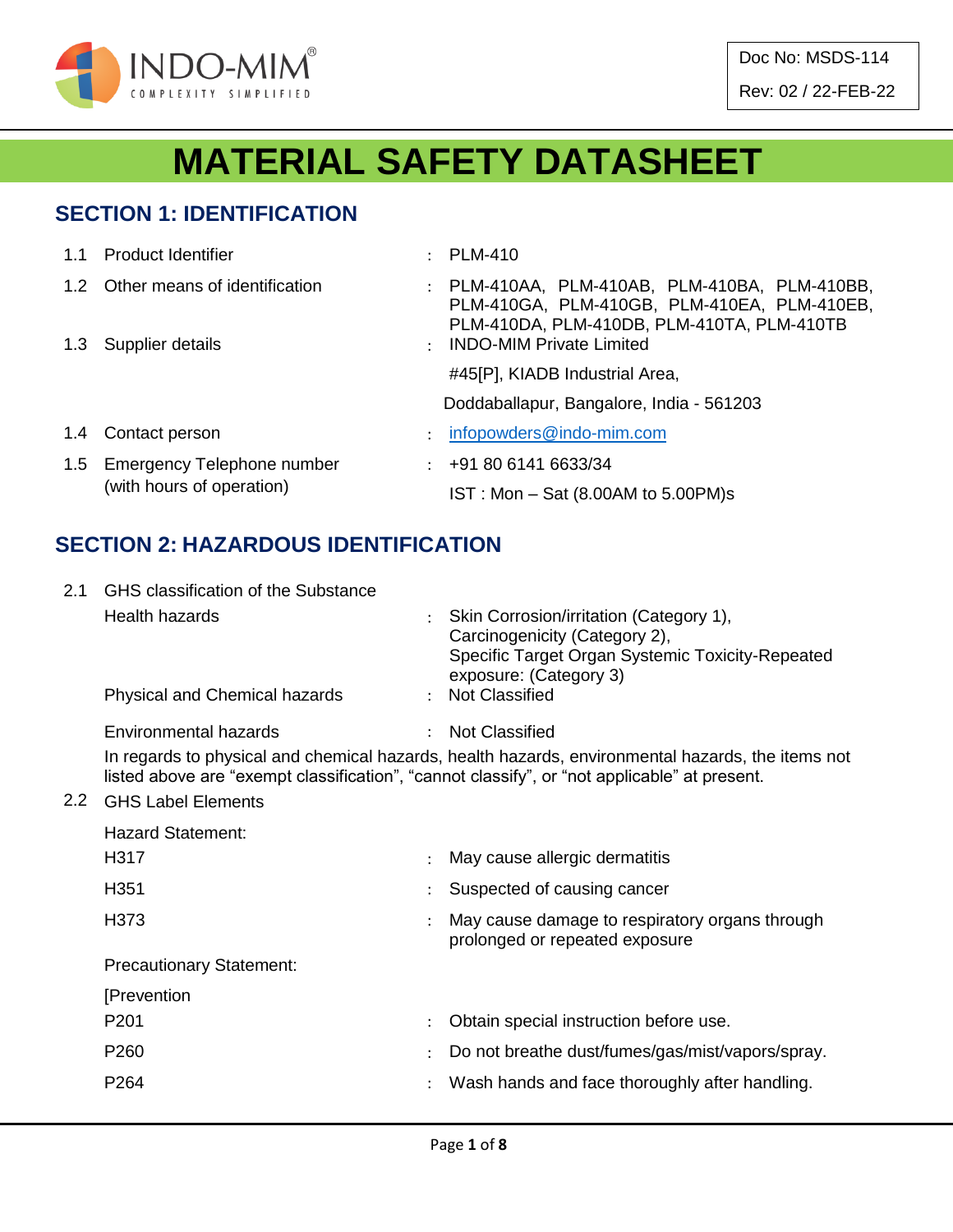

| P <sub>272</sub>     | $\ddot{\phantom{0}}$ | Contaminated work clothing should not be allowed out<br>Of the workplace.                               |
|----------------------|----------------------|---------------------------------------------------------------------------------------------------------|
| P <sub>280</sub>     |                      | Wear protective gloves/protective clothing/eyes<br>protection/face protection.                          |
| [Emergency Response] |                      |                                                                                                         |
| P308+P313            | $\ddot{\phantom{0}}$ | If exposed or concerned, Get medical advice/attention.                                                  |
| P314                 |                      | Get medical advice/attention if feel unwell.                                                            |
| P <sub>501</sub>     |                      | To dispose of contents/container entrust it to a waste<br>service company admitted by local government. |
|                      |                      |                                                                                                         |

Fire Service Act

This special alloy powder has been confirmed and registered as non-hazardous by ignition test based on Fire service act No. 11 (Part 4 of Article 1 of cabinet Order No. 358). However, there is a possibility that fine particle dust would fire when it is touched.

#### **SECTION 3: COMPOSITION/INFORMATION ON INGREDIENTS**

| 3.1 | Substance/Mixture                                   | <b>Mixture</b>         |           |
|-----|-----------------------------------------------------|------------------------|-----------|
|     | <b>General Product Description</b>                  | <b>Metallic Powder</b> |           |
|     | Alias                                               | <b>Alloy Powder</b>    |           |
| 3.2 | Chemical Name, Percent and CAS#:<br><b>Elements</b> | ℅                      | CAS#      |
|     | Chromium                                            | $10 - 15$              | 7440-47-3 |
|     | Nickel                                              | $1 - 5$                | 7439-96-5 |
|     | Silicon                                             | < 1                    | 7440-21-3 |
|     | Manganese                                           | < 2                    | 7439-96-5 |
|     | Iron                                                | $75 - 85$              | 7439-89-6 |

Any concentration shown as a range is to protect the confidentiality or is due to batch variation

|     | Class Reference Number in the Gazette List : Not Subject |               |                                           |
|-----|----------------------------------------------------------|---------------|-------------------------------------------|
|     | Impurities and Stabilizing Additives                     |               | : No Data                                 |
|     | Contribute to Classification                             |               |                                           |
|     | <b>Pollutant Release and Transfer Register</b>           |               | : Not applicable                          |
|     | (PRTR)                                                   |               |                                           |
|     | Hazard Symbol                                            |               | $\therefore$ Not harmful                  |
| 3.3 | <b>Risk Phrases</b>                                      |               |                                           |
|     | R40                                                      | $\mathcal{L}$ | limited evidence of a carcinogenic effect |
|     | R43                                                      |               | May cause sensitization by skin contact   |
|     |                                                          |               |                                           |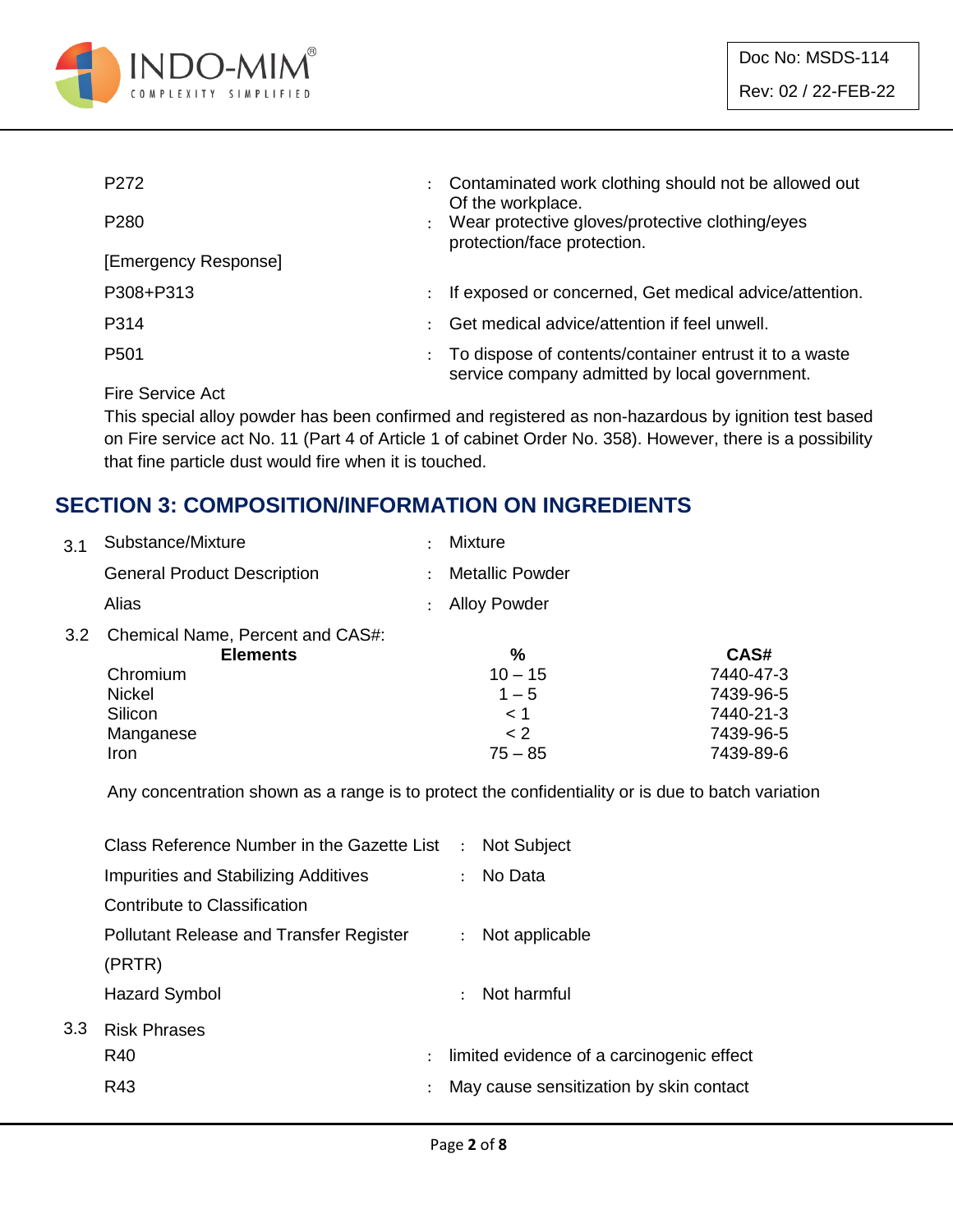

|     | R48/20                | $\ddot{\phantom{0}}$ | Harmful: danger of serious damage to health by         |
|-----|-----------------------|----------------------|--------------------------------------------------------|
|     |                       |                      | prolonged exposure through inhalation.                 |
| 3.4 | <b>Safety Phrases</b> |                      |                                                        |
|     | S <sub>16</sub>       |                      | Keep away from sources of ignition $-$ No smoking      |
|     | S7/9                  |                      | Keep the container tightly closed and in a well-       |
|     |                       |                      | ventilated place                                       |
|     | S36/37/39             | $\ddot{\phantom{0}}$ | Wear suitable protective clothing, gloves and eye/face |
|     |                       |                      | protection                                             |

### **SECTION 4: FIRST AID MEASURES**

| 4.1 | Inhalation                           |                      | If inhaled, remove to fresh air.<br>Get medical advice/attention if feeling well. |
|-----|--------------------------------------|----------------------|-----------------------------------------------------------------------------------|
|     | 4.2 Skin Contact                     | $\ddot{\phantom{0}}$ | Immediately remove contaminated clothing and shoes.                               |
|     |                                      |                      | Wash with soap and plenty of water.                                               |
|     |                                      |                      | If irritation develops and persists, get medical attention.                       |
|     | 4.3 Eye Contact                      | $\ddot{\phantom{0}}$ | Flush eyes with plenty of water for at least 15 minutes.                          |
|     |                                      |                      | If irritation develops and persists, get medical attention.                       |
| 4.4 | Ingestion                            | $\ddot{\phantom{0}}$ | Immediately rinse mouth. Get medical aid immediately.                             |
| 4.5 | Anticipated Acute & Tardive symptoms | $\mathcal{L}$        | Allergy Symptoms.                                                                 |
| 4.6 | Most important Signs and Symptoms    | $\ddot{\phantom{0}}$ | No data is currently available.                                                   |
| 4.7 | Protection for first-aid             |                      | Wear protective equipment's according to the situation.                           |
| 4.8 | Important notes for Doctor           |                      | No data is currently available.                                                   |

#### **SECTION 5: FIRE FIGHTING MEASURES**

|     | 5.1 Suitable Extinguishing Media                                       |               | : Dry sand, limestone powder, dry powder and special<br>powder against the metal powder.                                                                                                                                       |
|-----|------------------------------------------------------------------------|---------------|--------------------------------------------------------------------------------------------------------------------------------------------------------------------------------------------------------------------------------|
|     | 5.2 Extinguishing media, which must not be<br>used for safety reasons: |               | water and carbon dioxide (CO2)                                                                                                                                                                                                 |
|     | 5.3 Specific Hazards                                                   |               | : Non-dangerous. Heavy metals may be released in<br>hazardous concentrations in the form of dust or fumes.<br>contamination fire extinguishing<br>Collect<br>water<br>separately. This must not be discharged into the drains. |
| 5.4 | <b>Special firefighting Procedures:</b>                                | $\mathcal{L}$ | Using proper extinguishing media water may be<br>ineffective.                                                                                                                                                                  |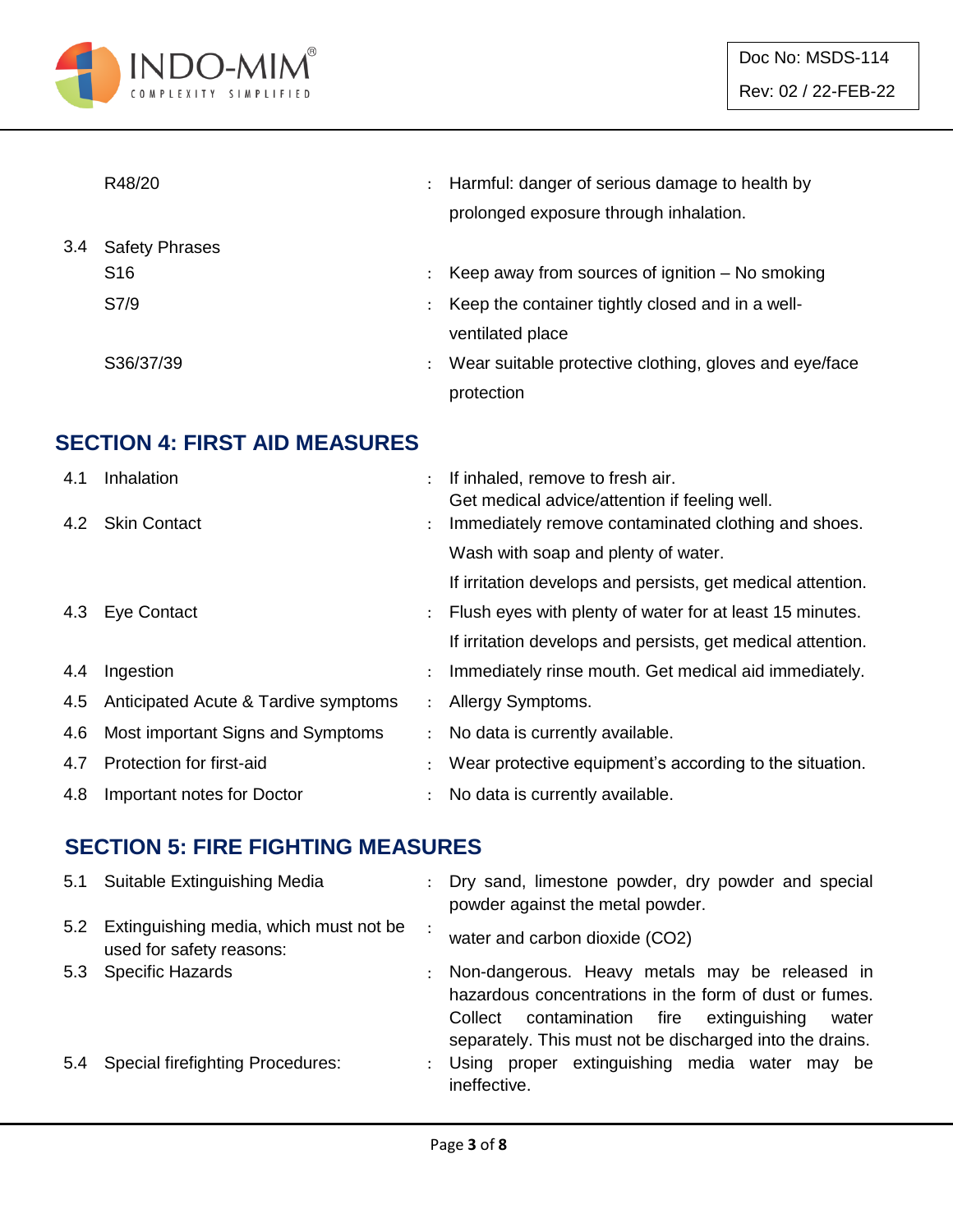

5.5 Protection for firefighting: : Firefighting always wears respiratory protection and protective clothing.

#### **SECTION 6: ACCIDENTAL RELEASE MEASURES**

| 6.1 | <b>Personal Precautions, Protective</b><br>equipment, And emergency measures | : Ensure adequate ventilation.<br>Used personal protective equipment. Avoid contact with<br>skin/eyes. Do not breathe vapors/dust. Remove all<br>ignition. Observe "8.<br>sources of<br>Exposure<br>controls/personal protection". |
|-----|------------------------------------------------------------------------------|------------------------------------------------------------------------------------------------------------------------------------------------------------------------------------------------------------------------------------|
|     | 6.2 Environmental Precaution                                                 | : Avoid runoff into sewers and drains.                                                                                                                                                                                             |
|     | 6.3 Collection and Neutralization                                            | : Vacuum or sweep-up spills. Containment and clean-up<br>discard collected spills in airtight containers.                                                                                                                          |
|     | 6.4 Equipment and Methods                                                    | : Prevention of secondary immediately eliminate all<br>sources of ignition                                                                                                                                                         |
| 6.5 | Disaster                                                                     | Prevent runoff into sewers and drains.                                                                                                                                                                                             |

#### **SECTION 7: HANDLING AND STORAGE**

| 7.1 | Handling                    |                      |                                                                                                                                                                                                                                                                        |
|-----|-----------------------------|----------------------|------------------------------------------------------------------------------------------------------------------------------------------------------------------------------------------------------------------------------------------------------------------------|
|     | <b>Engineering controls</b> | $\ddot{\cdot}$       | Refer to "Engineering Controls" of "8. Exposure<br>controls/Personal Protection". Wear Proper Protective<br>equipment.                                                                                                                                                 |
|     | Exhaust                     | $\ddot{\phantom{a}}$ | Use adequate general and local exhaust ventilation to<br>maintain dust concentration levels as low as possible.                                                                                                                                                        |
|     | Precaution                  | $\ddot{\cdot}$       | The product should only be used in areas from which all<br>naked lights and other sources of ignition have been<br>excluded. Keep away from Heat or Flame. Pay<br>attention to fumes because they may ignite. Take<br>precautionary measures against static discharge. |
|     | Avoiding contact            | $\ddot{\phantom{0}}$ | Refer to "10. Stability and reactivity                                                                                                                                                                                                                                 |
| 7.2 | Storage                     |                      |                                                                                                                                                                                                                                                                        |
|     | <b>Engineering controls</b> | $\ddot{\phantom{0}}$ | The storage area must have a fireproof structure.<br>Prevent hazardous material penetrate into storage<br>area. Provide proper Equipment of lighting and<br>ventilation.                                                                                               |
|     | Incompatibilities           | $\ddot{\phantom{a}}$ | Refer to "10. Stability and Reactivity".                                                                                                                                                                                                                               |
|     | Storage conditions          |                      | Store in a dry, cool and well-ventilated area from heat,<br>sparks, open flames and all other sources of ignition.                                                                                                                                                     |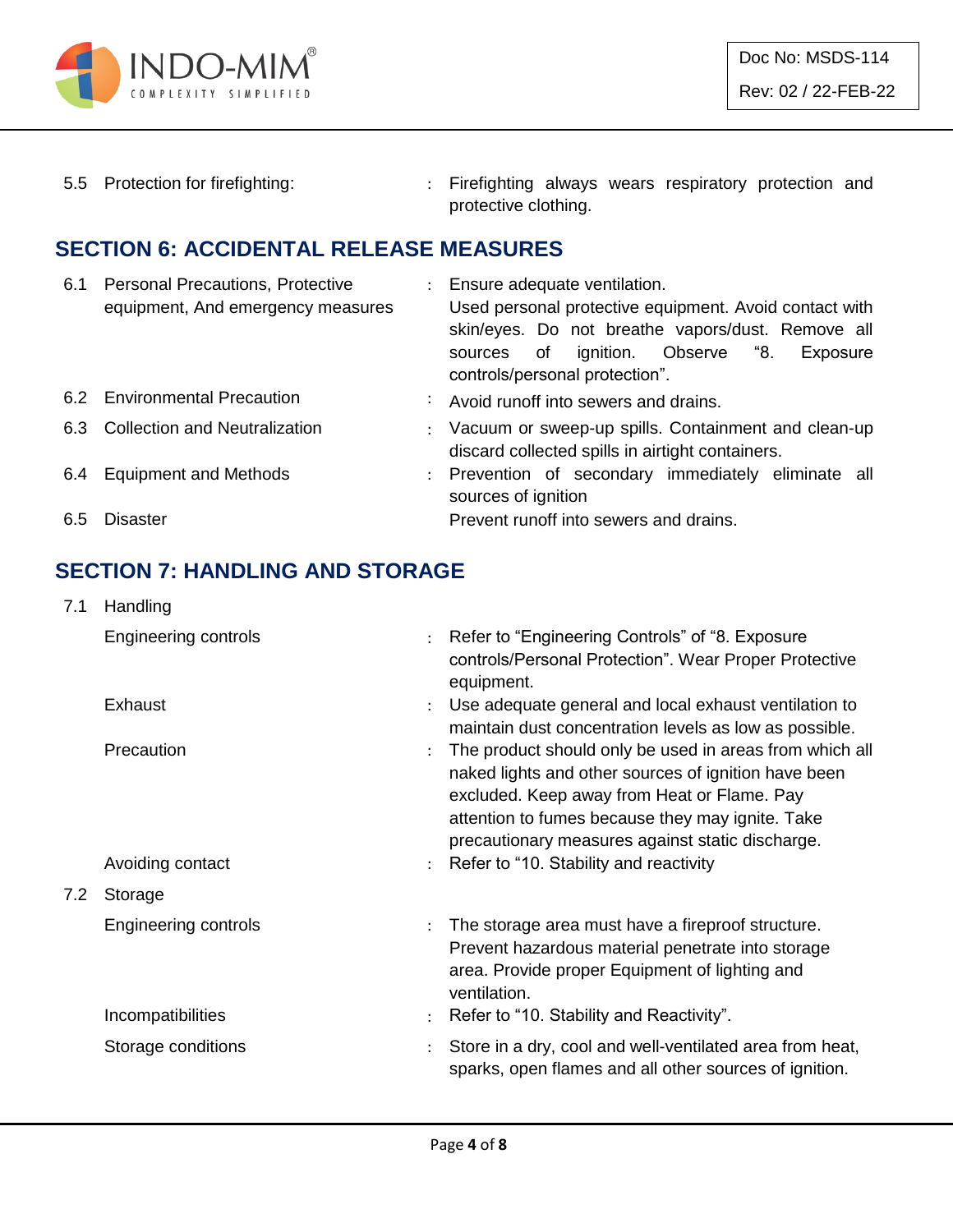

Packaging material **Packaging material in the material which not penetrate any hazardous** material for the container.

#### **SECTION 8: EXPOSURE CONTROLS/PERSONAL PROTECTION**

8.1 Control Concentration and working environment assessment criteria: No Data Exposure Limits:

|     | Mn                            | ÷                    | TLV-TWA: 0.2mg/m3 (ACGIH)                                                                  | $$ D           |
|-----|-------------------------------|----------------------|--------------------------------------------------------------------------------------------|----------------|
|     | Ni                            | $\ddot{\phantom{0}}$ | TLV-TWA: 1.5mg/m3 (ACGIH)(As inhalable<br>fraction)2B                                      |                |
|     | Cr                            |                      | TLV-TWA: 0.5mg/m3 (ACGIH)                                                                  | A4             |
|     | Mo                            | ÷                    | TLV-TWA: 3mg/m3 (ACGIH)                                                                    |                |
|     | Co                            |                      | TLV-TWA: 0.02mg/m3 (ACGIH)                                                                 | A <sub>3</sub> |
|     | D                             |                      | Not suspected as a human carcinogen                                                        |                |
|     | 2B                            |                      | Possible human carcinogen                                                                  |                |
|     | A <sub>4</sub>                |                      | Not classifiable as a human carcinogen                                                     |                |
|     | A <sub>3</sub>                |                      | Confirmed animal carcinogen with unknown relevance<br>to humans.                           |                |
|     | Engineering control:          |                      | Not required                                                                               |                |
| 8.2 | Protective equipment:         |                      |                                                                                            |                |
|     | <b>Respiratory Protection</b> |                      | In case ventilation is not adequate, wear a P2 filter<br>respirator for harmful particles. |                |
|     | <b>Hand Protection</b>        |                      | Wear rubber gloves to meet the regulation of "EU<br>Directive 89/689/EEC" and "EN 374".    |                |
|     | Eye Protection                |                      | Wear Safety goggles meet "EN 166".                                                         |                |
|     | Skin and Body Protection      |                      | Wear suitable clothing with long sleeves.                                                  |                |
|     | <b>Health measures</b>        |                      | Replace work clothing every day.                                                           |                |
|     |                               |                      |                                                                                            |                |

Provide an eyewash unit near the working area.

# **SECTION 9: PHYSICAL AND CHEMICAL PROPERTIES**

| Appearance           | : Silver-gray, Powder |
|----------------------|-----------------------|
| Odor                 | Odorless              |
| PН                   | Not applicable        |
| <b>Melting Point</b> | Not available         |
| <b>Boiling Point</b> | Not available         |
| <b>Flash Point</b>   | Not available         |
| Ignition Point       | Not available         |
|                      |                       |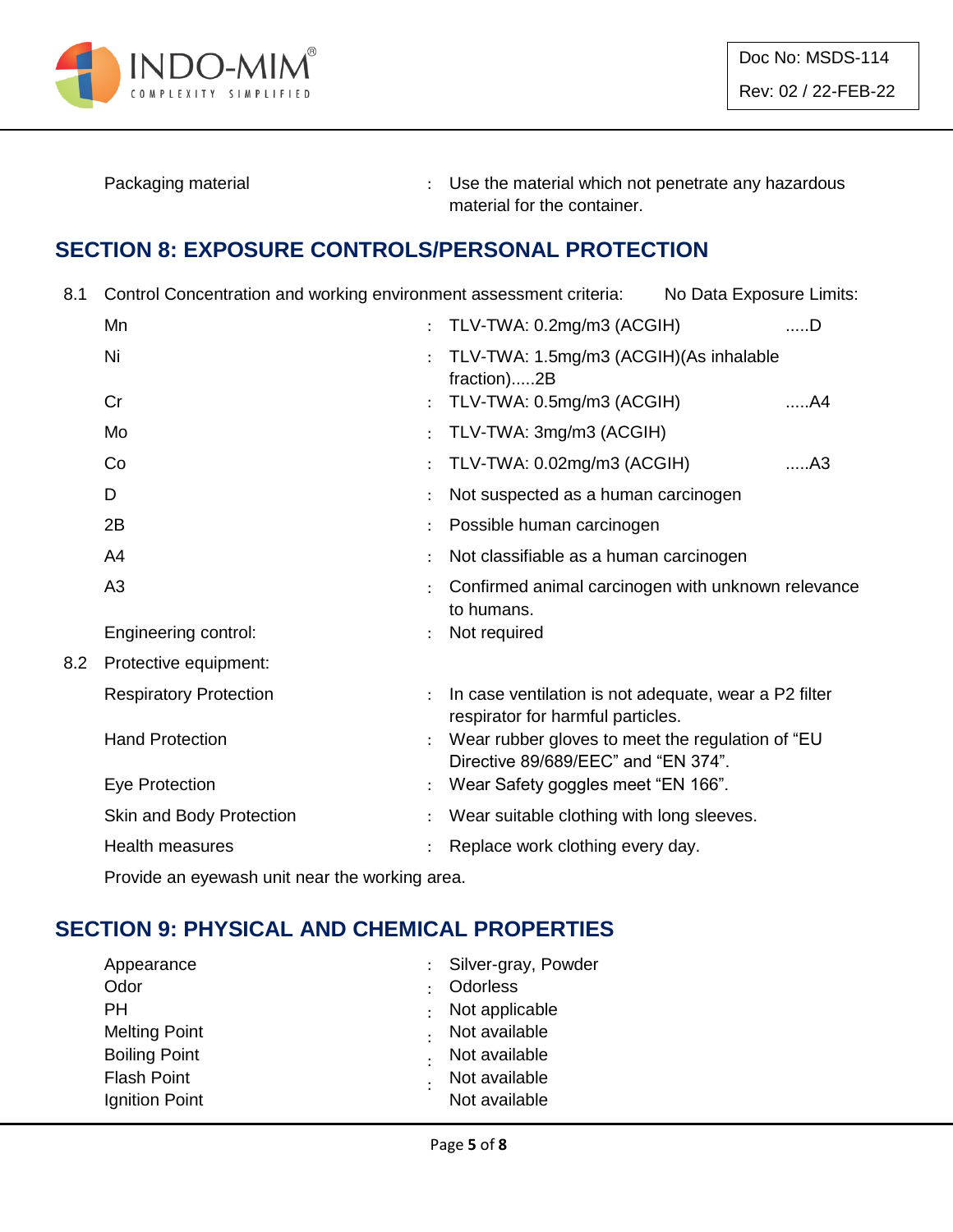

| ٠         | Not available      |
|-----------|--------------------|
|           | Not available      |
|           | $7.5 - 9.3(g/cm3)$ |
| $\bullet$ | Insoluble          |
|           | Insoluble          |
|           | Not applicable     |
|           |                    |
|           | Not available      |
|           | Not available      |
|           | $0\frac{9}{6}$     |
| $\bullet$ | Not available      |
|           | Not available      |
|           |                    |

#### **SECTION 10: STABILITY AND REACTIVITY**

| Stability                               | : Not available<br>Not available                       |
|-----------------------------------------|--------------------------------------------------------|
| <b>Hazardous Reactivity</b>             | $\cdot$ High-Temperature state in the dusty atmosphere |
| Condition to avoid<br>Incompatibilities | . Oxidizing agents (against Si).                       |
| Hazardous Decomposition products        | No data in general use                                 |

#### **SECTION 11: TOXICOLOGICAL INFORMATION**

| Not available                           |                      |                                                             |
|-----------------------------------------|----------------------|-------------------------------------------------------------|
| <b>Acute Toxicity:</b>                  |                      |                                                             |
| Fe: Rat Oral LD50= $30000mg/kg$         |                      |                                                             |
| Mn: Rat Oral LD50= 9000mg/kg            |                      |                                                             |
| Rat Oral LD50= 9000mg/kg<br>Ni:         |                      | (Particle size<1mm)                                         |
| Si:<br>Rat Oral LD50= 3160mg/kg         |                      |                                                             |
|                                         |                      |                                                             |
| <b>Skin Corrosion/Irritation</b>        |                      | <b>Mild Irritation</b>                                      |
| Serious Eye danger/Eye Irritation       |                      | The product is not classified as an eye irritant, however   |
|                                         |                      | high dust levels in the air may cause eye irritation.       |
|                                         |                      | Nickel: may result in allergic lung sensitization reactions |
| Respiratory/Skin Sensitizing Potential  | $\ddot{\phantom{0}}$ | Nickel: Allergic skin sensitization reactions are the most  |
|                                         |                      | frequent effect of exposure.                                |
| Mutagenicity                            | $\ddot{\phantom{a}}$ | No information found                                        |
| Carcinogenicity                         |                      | H351: Suspected of causing cancer                           |
| Reproductive effects                    | $\bullet$            | No information found                                        |
| Specific target organ systemic Toxicity |                      | No information found                                        |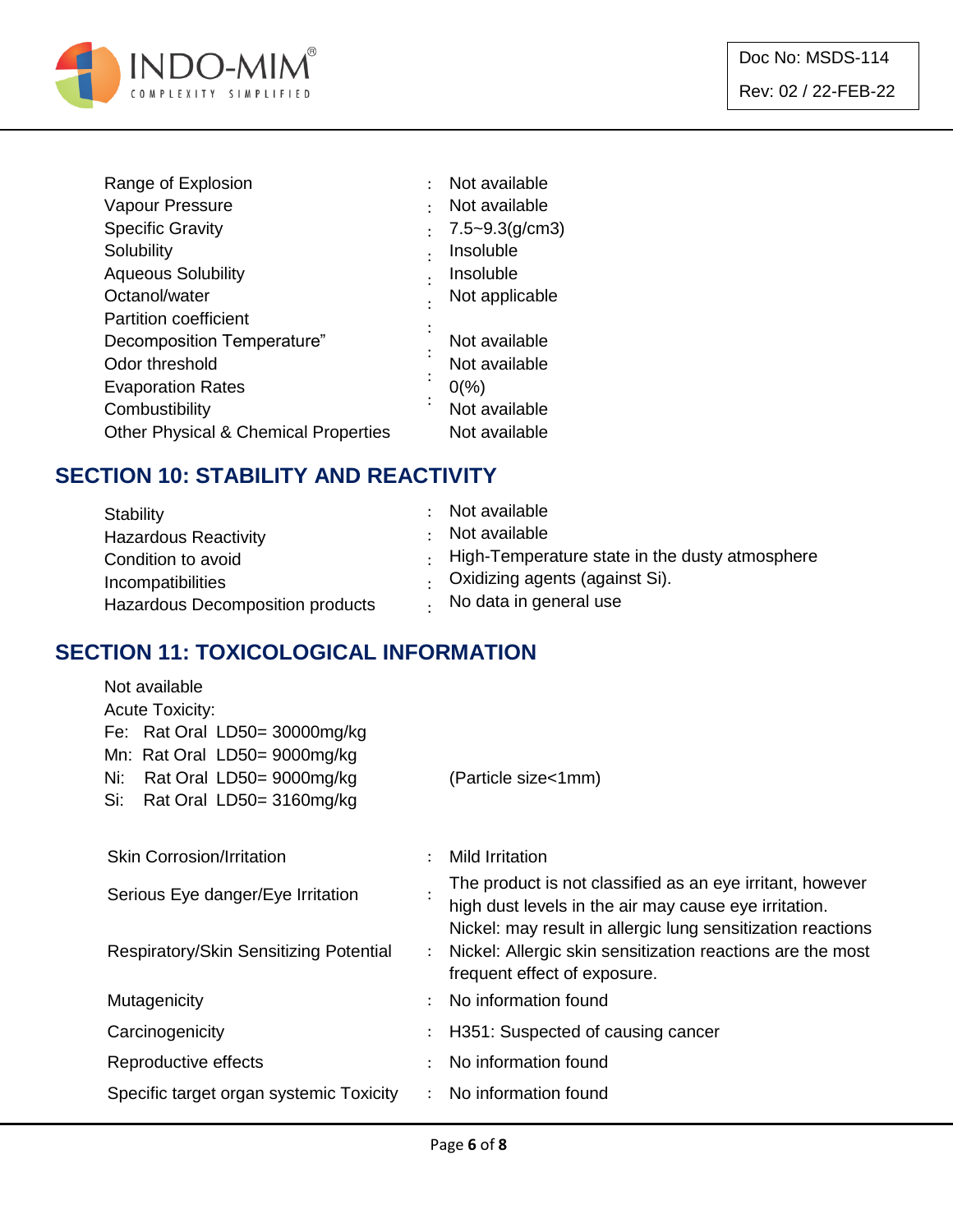

#### (Single Exposure)

| Specific target organ systemic Toxicity | H372: If inhaled, causes damage to the organ through |
|-----------------------------------------|------------------------------------------------------|
| (Repeated Exposure)                     | prolonged or repeated exposure                       |
| <b>Aspiratory Toxicity</b>              | : No information found                               |
| <b>Other Studies</b>                    | : No information found                               |

#### **SECTION 12: ECOLOGICAL INFORMATION**

| Ecotoxicity                             | : No information found |
|-----------------------------------------|------------------------|
| Environmental residue/ biodegradability | : No information found |
| <b>Bioaccumulation</b>                  | No information found   |
| Mobility in Soil                        | No information found   |
| Other studies                           | . No information found |

#### **SECTION 13: DISPOSAL CONSIDERATIONS**

| <b>Residual wastes</b> | Dispose of in accordance with local regulations. |
|------------------------|--------------------------------------------------|
| <b>Used Containers</b> | : Dispose of containers as scrap.                |

#### **SECTION 14: TRANSPORT INFORMATION**

| International regulation      | Not Regulated as per IATA         |
|-------------------------------|-----------------------------------|
| Domestic regulation           | . Not Regulated as per IATA       |
| Special safety measures       |                                   |
| Emergency response guide book | : Not Regulated as per IATA       |
| number                        | $\cdot$ Not Regulated as per IATA |

#### **SECTION 15: REGULATOR INFORMATION**

Chemical Substances Control Law

PRTP (Pollutant Release and Transfer Register)

Fire Service Act No.11 (Part 4 of Article 1 of Cabinet Order No. 358)

#### **SECTION 16: ADDITIONAL INFORMATION**

References : Ministry of Economy, Trade and Industry: GHS **Guidance** Advanced Information Centre of Safety and Health: Directive 67/548/EEC